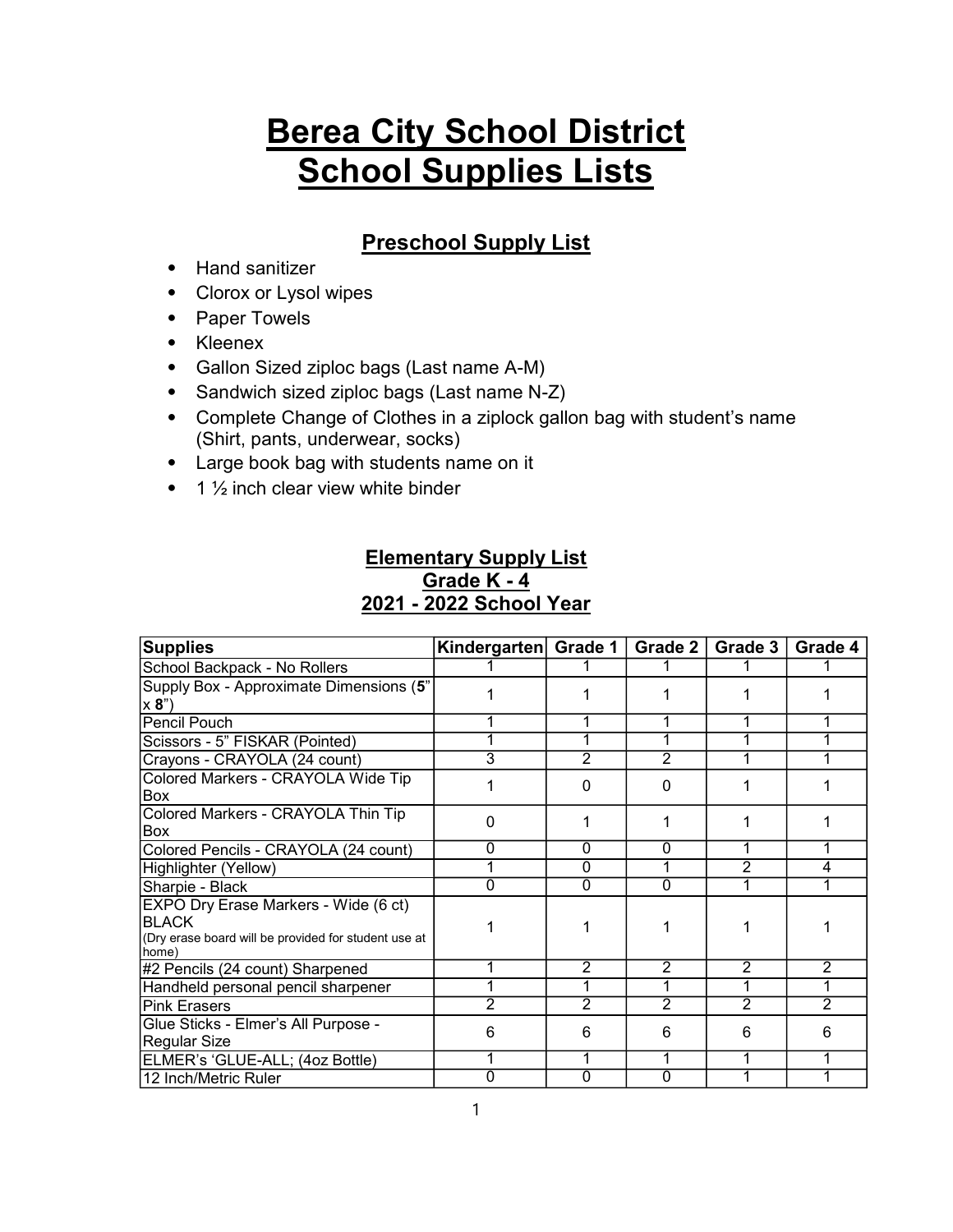| 3-ring Binder (1") Clear Cover                         |             |           |           |           |           |
|--------------------------------------------------------|-------------|-----------|-----------|-----------|-----------|
| <b>Bound Composition Notebook</b>                      |             |           |           |           |           |
| Spiral Notebook - Wide Ruled                           |             | 3         |           | 3         |           |
| <b>Wide Ruled Notebook Paper</b>                       | O           | 0         | 0         | 1 pack    | 2 packs   |
| Plastic Pocket Folders (Different Solid<br>Colors)     | 2           | 2         | 3         | 6         | 6         |
| Post-It Notes                                          | 0           | 0         | 0         | 2 packs   | 0         |
| Hand Sanitizer                                         | 1 bottle    | 1 bottle  | 1 bottle  | 1 bottle  | 1 bottle  |
| Disinfectant wipes                                     | 1 container | container | container | container | container |
| Headphones (No Earbuds)                                |             |           |           |           |           |
| <b>KLEENEX - Large Box</b>                             |             |           | 2         |           |           |
| Box ZIPLOC Plastic Bags - 1 Gallon Size<br><b>BOYS</b> |             |           |           |           |           |
| Box ZIPLOC Plastic Bags - 1 Quart Size<br><b>GIRLS</b> |             |           |           |           |           |

| <b>Grade</b> : | Grade 6 |
|----------------|---------|
|                | $-$     |
|                |         |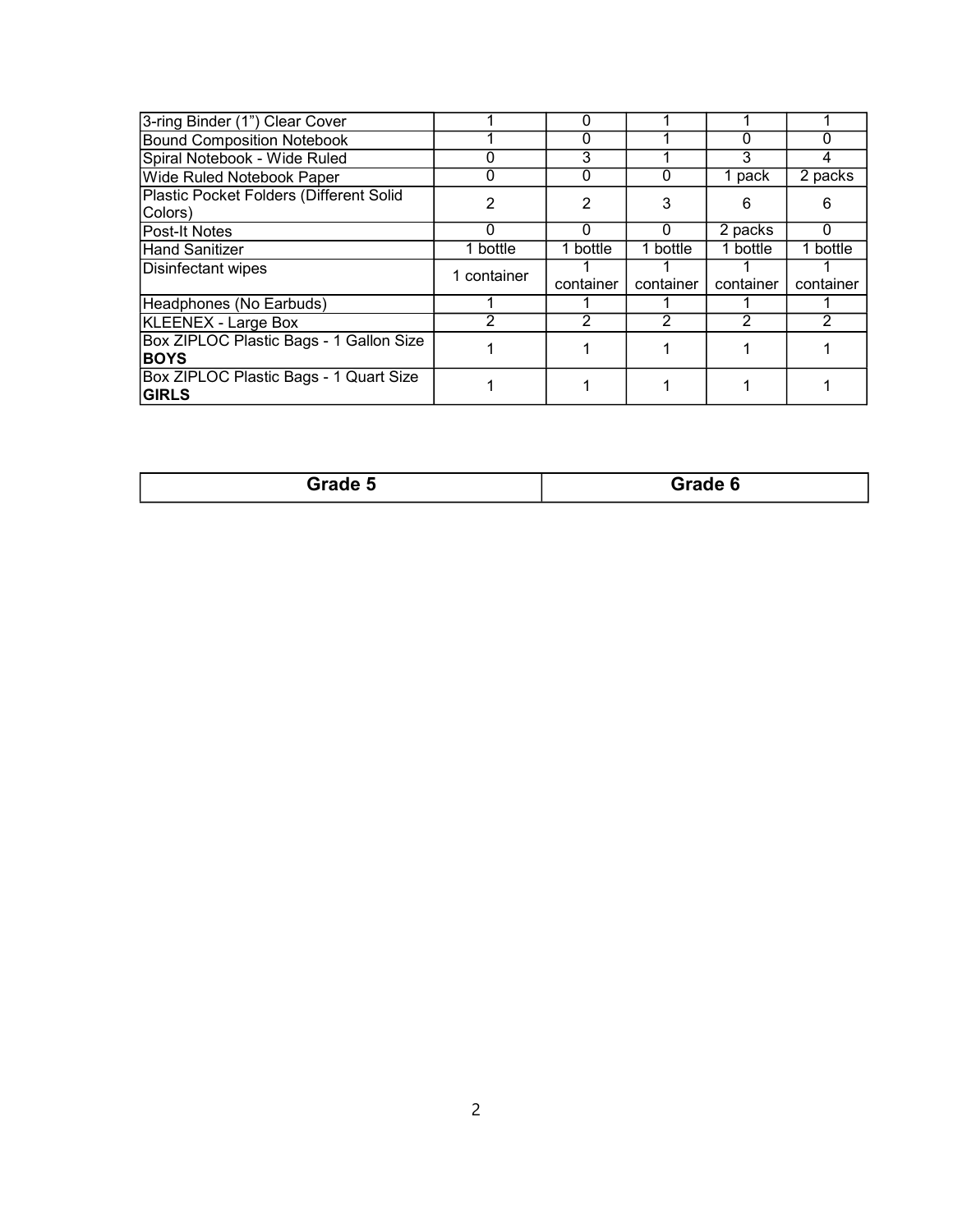#### English Language Arts:

- 1- 1 inch 3 ring binder
- ⦁ 5 dividers
- ⦁ Composition notebook

#### Mathematics:

- ⦁ Composition Notebook
- ⦁ 1 Doz. Wooden Pencils
- ⦁ Blue plastic pocket folder

#### Science:

- ⦁ GREEN 3 subject spiral
- ⦁ GREEN plastic pocket folder
- ⦁ Pack of 4X6 index cards

#### Social Studies:

- ⦁ Red spiral 1 subject notebook
- ⦁ Red plastic pocket folder

#### General Supplies:

- **Scissors**
- 3 pack of glue sticks
- ⦁ Colored pencils
- ⦁ Thin markers
- ⦁ Pack of notebook paper
- ⦁ Pack of wooden pencils
- ⦁ 4 different colored highlighters
- ⦁ Blue, black, red pen
- ⦁ 1 decorative pocket folder
- ⦁ Supply bag (cloth lunch bag works best)
- ⦁ Headphones or earbuds
- ⦁ Dry erase markers
- ⦁ Container of bleach wipes
- ⦁ Box of tissue
- ⦁ 1 pack sticky notes

#### Art

- ⦁ Pencils (not mechanical)
- ⦁ Large eraser
- ⦁ Tissues (girls)
- ⦁ Hand Sanitizer (boys)

#### Computer

⦁ Headphones or earbuds

#### English Language Arts:

- ⦁ Writing Journal student choice
- ⦁ Folder
- ⦁ Highlighter

#### Mathematics:

- ⦁ Calculator: TI-30XIIS
- **Folder**
- ⦁ 1 subject notebook

#### Science:

- ⦁ 1 subject notebook
- ⦁ Folder
- 2 glue sticks

#### Social Studies:

- ⦁ 1 subject notebook
- ⦁ Folder
- ⦁ paper

#### General Supplies:

- ⦁ Colors (pencils or crayons)
- ⦁ Earbuds/headphones
- ⦁ paper
- ⦁ Pencils
- ⦁ Grading pens
- ⦁ Optional mouse
- ⦁ Scissors?
- ⦁ Tissues (Enrichment Teacher)

#### Art

- ⦁ Pencils (not mechanical)
- Large eraser
- ⦁ Tissues (girls)
- ⦁ Hand Sanitizer (boys)

#### Computer

⦁ Headphones or earbuds